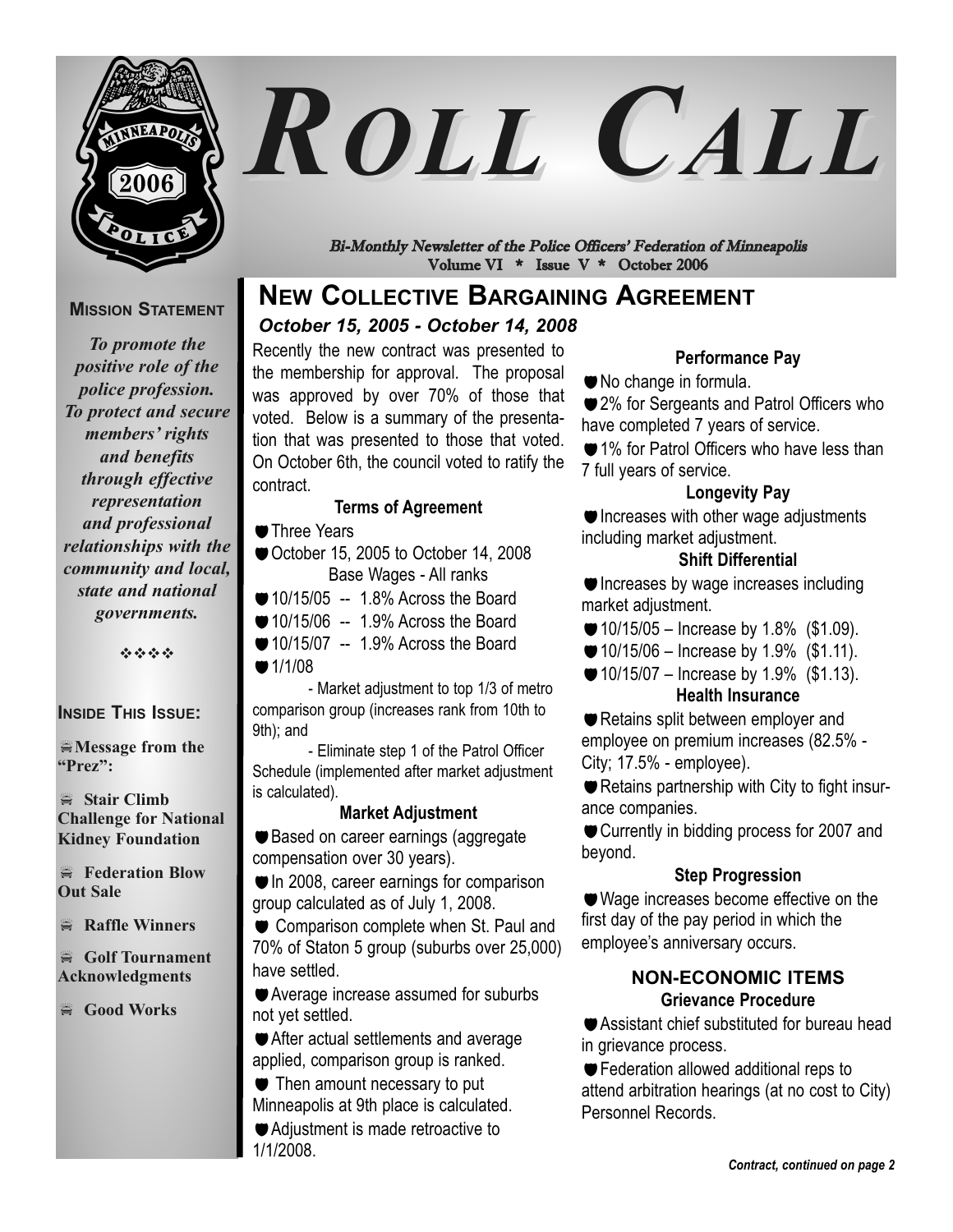#### **MESSAGE FROM THE "PREZ"**



Let's see there are 13 council members and approximately 800 police officers. In the last five years three council members have been convicted in federal court for bribery and extortion, and yet not one police officer has been convicted of anything in federal court. Pretty good odds, but if you listen to certain

council members, they can't say enough bad things about the police. If you believed any of their lies you would think we are worse than the city council. And not once have I seen *any* comments from any city council members criticizing their colleagues for what they did and wanting them held accountable. Can you imagine if that was a police officer? Some council members couldn't wait to hang us out to dry.

In 2005, there were approximately 500,000 calls for service and only 79 internal affairs cases were open. I really can't count the civilian review complaints; it's hard to count cases when so many are just plain crap. A cop points a cell phone at a person giving him the finger and gets a sustained harassment charge! How many of there cases are the second or third time something has been investigated? If someone isn't happy with IAD, the post board, civil rights etc, all they have to do is go to CRA. They will take any complaint and look at them over and over again; for example, in the Potter case Jeff Jindra gave eight different statements to eight different entities, and they still couldn't find that he did anything wrong. Now let's talks expenses. How much money do you think the city spends on duplication of services? I had always thought they talked about streamlining government.

For the record, I am not opposed to legitimate and fair civilian oversight because we have nothing to hide about how we do our job. I just wish - instead of going through the third CRA restructure in the last 10 – 15 years (and you know they won't get it right this time either) - that just one council member would show some leadership and do it right, once and for all. In St. Paul they have what most cities in the country are moving toward - a civilian oversight group. They actually review cases in more depth than ours. The police, the citizens and even the city council all agree it works well. And the chief in St. Paul actually makes the final decision, unlike here where some would have the CRA making it. Isn't that the chief's job?

I would like to thank Council Member Don Samuels for his letter to the Star Tribune on 8/19/06. It's nice to see at least one council member is willing to be truthful. It's time the city leaders make some tough decisions. You do want us to do our jobs. Are you *really* willing to support us? You can do aggressive proactive police work without violating anybody's rights, or not. I wish someone would let us know…soon.

Chief is "responsible authority" under Data Practices Act for all personnel records maintained by City.

Disputes regarding personnel records may be resolved by Chief pursuant to grievance procedure.

#### **Discipline**

Recognizes transfer as form of discipline.

Makes disciplinary transfers grievable.

#### **Hours and Scheduling**

 $\bullet$  Incorporates STOP into bidding process (bid by specialty area and seniority in rank).

New employees must serve 24 months on street with at least 12 on nights (was only 1 year previously).

■ Incorporates 12-hour shift language into contract for mutually agreed units.

**■** Allows Pct Commander to assign up to 20% of Eligible Bidders to Directed Patrol or Beat assignments prior to bid.

 After change in assignment during year, shift differential terminates after 60 days if no longer eligible.

Corporal references deleted.

#### **Voluntary Details**

Defines as additional duties such as CIT, Honor Guard, FTO, etc.).

Establishes absolute right to leave within 12 months after notice to Administration provided minimum service requirement satisfied.

Reaffirms right of Administration to remove employee, but employee may demand notice of reason for removal.

#### **Comp Time**

Grievance settlement agreement on use of comp time and reduction of time banks incorporated into Labor Agreement.

Reminders on Comp Time Bank.

City shall cash out based on hours in bank as of last day of first payroll period in November.

Payment made before last payroll check for calendar year.

Payment at rate in effect on date of payment.

Once bank reaches 60 hours, Employer has discretion as to whether future OT in cash or comp.

#### **Vacation**

Maximum vacation bank increased from 280 to 400 hours.

Vacation credit pay election limited to specific number of hours to be earned in upcoming year. Once elected, such hours must be paid in cash and may not be taken as time off.

#### **Funeral Leave**

Distinction among relatives eliminated so all leave is for 3 days. **Physical Fitness**

Department may renew testing upon 90 days advance notice.

May be excused on date schedule, if on vacation or if not able to perform per supervisor or City doctor.

 $\bullet$  Incentive no longer linked to results, merely to taking test.

Consequences for not attaining goals or not using health club eliminated.

**Employee may request to relinquish health club membership** and receive \$100.

 $\bullet$  May be reinstated upon request and reimbursement of \$100.

May workout on duty if authorized by Chief or his/her designee.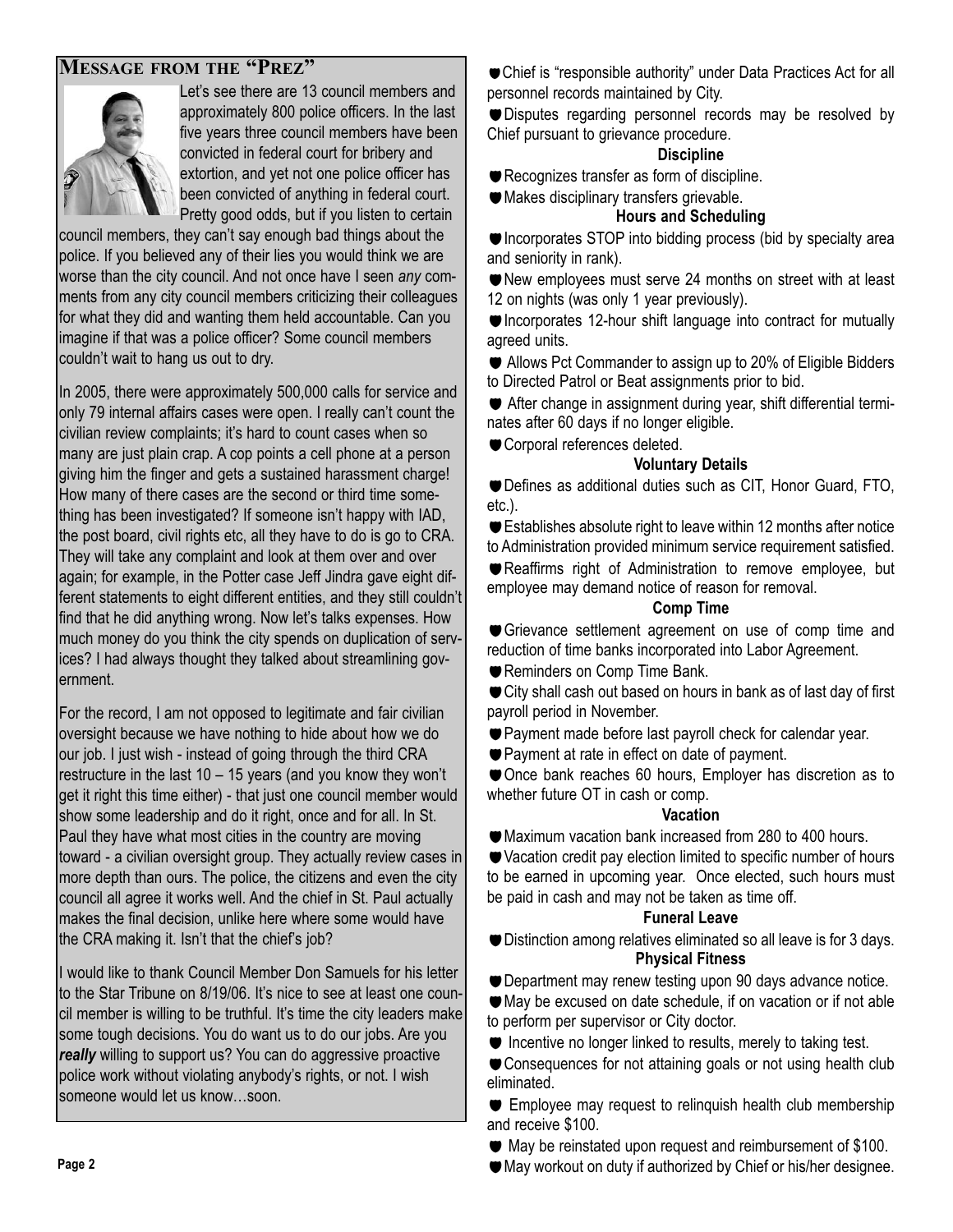#### **Administrative Leave**

■ Critical incidents

#### Involved officer

- Leave may not be less than 3 days

- Leave may not be more than 7 days unless requested by officer.

#### Witness Officer

- Leave is up to 3 days at discretion of Chief.

- Upon return from leave, employee will return to bid assignment in own precinct and shift and normal duties (for non-bid employees, return to previous work assignment and schedule).

- Upon return from leave may return to off-duty jobs and buy-back.

**Pending Investigation** 

- May be placed on leave for allegations that would likely result in termination.

- Leave may not exceed 30 days without agreement of Federation (but no limitation when leave results from criminal investigation for off-duty conduct.)

- Upon return, if no or lesser discipline returned to bid assignment and normal duties; and if non-bid assignment or severe discipline employee returns to any duties commensurate with rank.

Off-duty Jobs

- Cannot work uniformed off-duty jobs while on admin leave.

- May work non-uniform jobs at discretion of Chief.

#### **Critical Incidents**

● Incorporates certain protections from prior policy

- Compelled statement defined as a statement whether written or oral given upon order of a supervisor or pursuant to policy if failure to make report could result in discipline (includes police reports)

- Officers shall not be asked talk to anyone about incident except:

- To provide details to secure the scene

- To facilitate commencement of investigation
- Apprehend suspects
- Allow for officer or public safety at the scene
- Consult with legal counsel

- Right to consult with legal counsel before statement

 $\bullet$  Incorporates certain protections from prior policy

- Voluntary statements may be oral or written at discretion of officer

- Prepare police report as soon as practical unless relieved of obligation by ranking investigator or Chief

- Officer shall provide firearm for inspection and shall be given a replacement firearm

- Involved officer shall meet with psychiatric professional and witness officers shall attend debriefing

- Necessary meetings with legal counsel shall be compensable time.

#### **Sick Leave**

**Time limitation on care for dependent (child, parent or spouse)** eliminated

Threshold for City to request sick slip raised to 5 consecutive days of absence

Fitness for Duty Testing

- Panel of "tie-breaker" shrinks established
- Employee must pick from panel within reasonable time

 Arbitrator's role limited to fact finding as to grounds for referral to exam

#### **Civil Service Rules**

**Probationary period defined to include only time worked** 

If employee is on detail during anniversary date, 5% promotional pay rule is recalculated based on new step rate for employee's permanent job title

#### **Investigative Duties**

Exclusive Sergeant duties defined

- Provides that Patrol Officers may (at direction of super-

visor):

- Follow, search for or detain suspects
- Conduct surveillance
- Assist in execution of warrants under supervision of Sgt.
- Listen on wiretaps

-Canvass crime scene area to locate and identify evidence, witnesses or suspects.

**Positions to be filled only by Sergeants:** 

- Narcotics "day case"
- DEA
- Weapons Unit
- JTTF.

Non-supervisory positions which may be filled by Patrol Officers:

- Fugitive Task Force
- VCAT
- VOTF
- ISAC
- Gang Strike Force (2 officers for each Sgt. or Lt.).

Narcotics Unit – officers assigned to unit may perform follow-

- ing with regard to narcotics investigations:
	- Take statements
	- Present cases to prosecutors for charging
	- Appear as "affiant" on warrants with approval of Sgt.

CRT – officers assigned to CRT may perform same functions as

Narcotics Unit officers when working on a narcotics investigation. **Recognition Clause**

Assistant Chief position not in bargaining unit.

#### **"To Do" Items**

- Bi-weekly contribution of \$25 to VEBA rather than MSRS Plan
- Lateral hire process (codify existing practice)

Attorneys for Federation members (review panel and reimbursement process)

Uniform process for subpoenas and court notices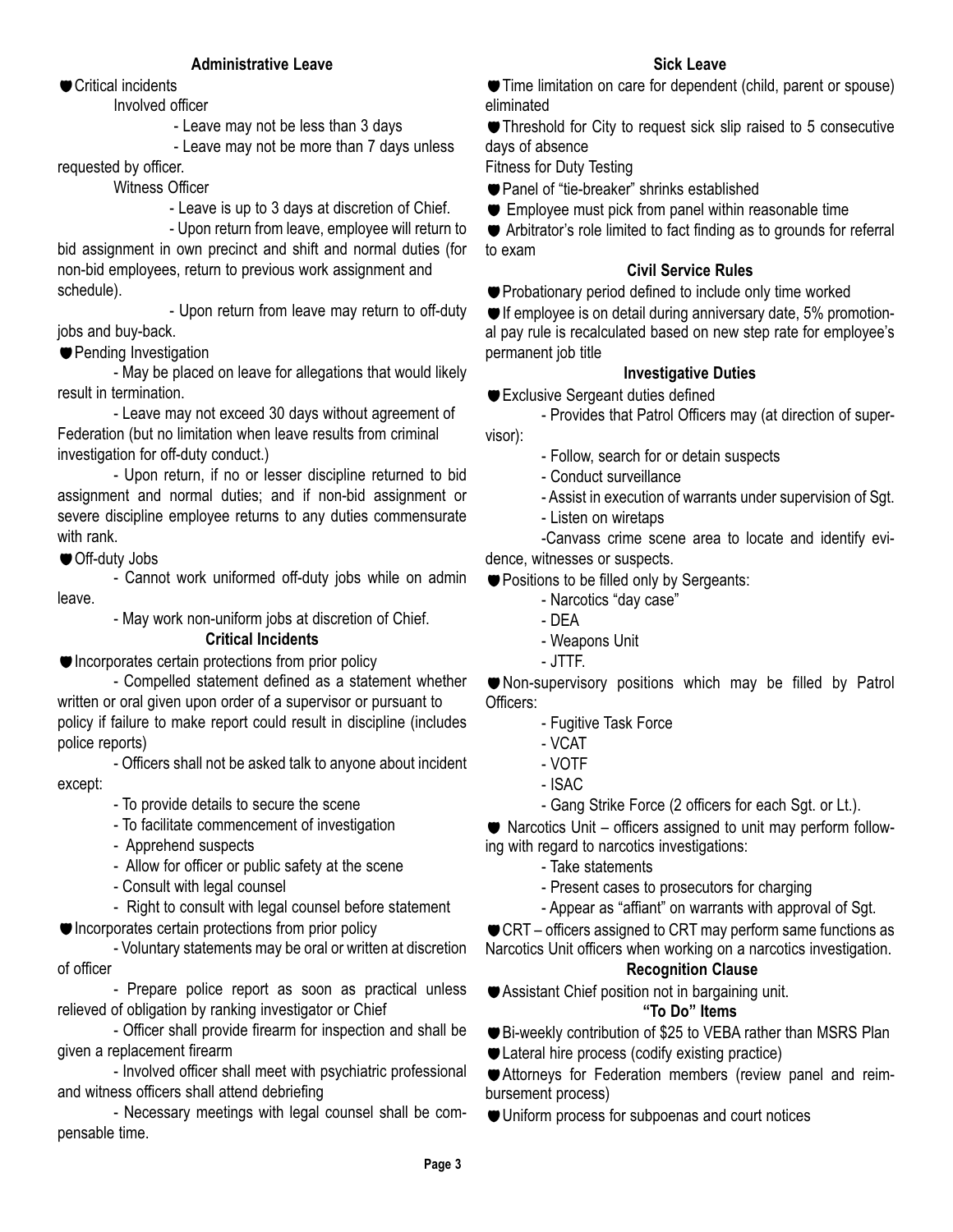# **Inventory Blowout Sale!!!!! October 26th 8am – 10pm October 27th 7am – 2pm**

*The following items have all been marked down from their original prices:*



*Other specials include:* **Blue Ceramic Mug – 2 for \$20 Frosted Steins – 2 for \$20**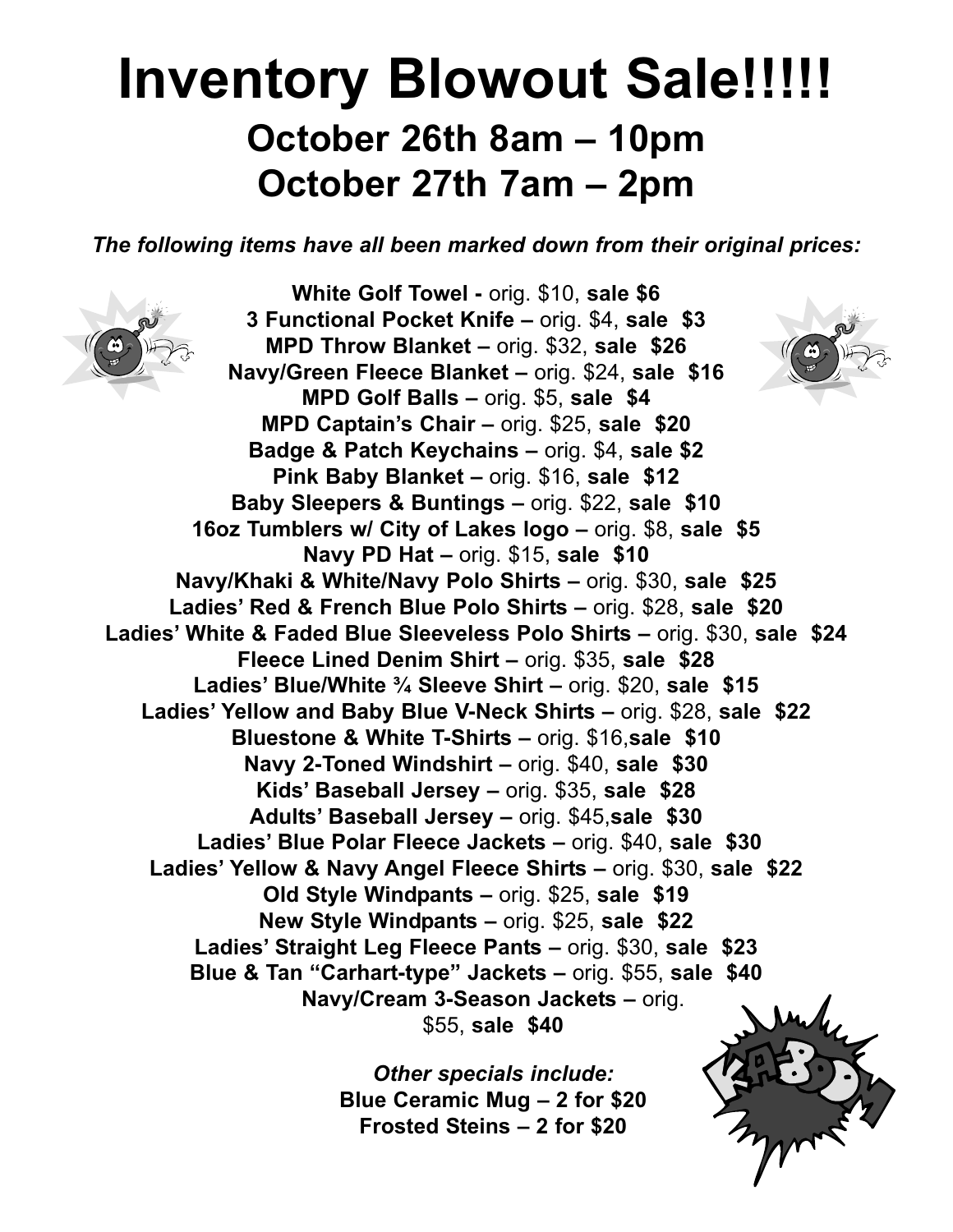# **2006 POFM GOLF TOURNAMENT**

Our 2006 Police Officers Federation of Minneapolis Golf Tournament was a great success! Nearly 200 officers, retired officers, and their guests enjoyed a terrific day of golf and

camaraderie. We would like to express thanks to all the businesses that either sponsored a hole or donated prizes to the golf tournament. Without their support, we would have been unable to make the tournament a success. We ask that you support the businesses that have generously contributed to our golf tournament!

A special thanks to **R.F. Moeller Jeweler** for their generous gift certificate that they donated for our golf tournament, **Bank Card Depot** for sponsoring a Hole in One, and Inventory Trading Company for their large donation of merchandise and apparel!

We would like to thank the following individuals and companies for sponsoring a hole at the Police Federation Golf Tournament:

> **4th Street Saloon Alary's Bar Bank Card Depot** Bob Johnson **City County Federal Credit Union Collins, Buckley, Sauntry & Haugh Emily's Lebanese Delicatessen Frederic Bruno & Associates J.J. Taylor Jensen, Bell, Converse & Erickson Lupient Automotive Group Midwest Publishing, Inc. Minneapolis Police Relief Association North Memorial Hospital Northeast Bank Communist Communist Pank Communist Pank Rice, Michels & Walther** Ukrainian Event Center **Network Contained Uptown Bar & Café Wrecker Services**

The following businesses also provided prizes for the tournament:

Bachmann's, Bank Card Depot, Bellanotte, Caribou Coffee, Chipotle, Dave Rivers, Daytona Golf Club, Elsie's, Gameworks, Grand Casino Mille Lacs, Hard Rock Café, Haskell's, Hyatt Regency, Ike's Food & Cocktails, Inventory Trading Company, Jax Café, Kozy's Steaks & Seafood, Maxwell's American Café, McCormick & Schmicks, Minnesota Swarm, Minnesota Twins, Mystic Lake Resort & Casino, R.F. Moeller Jeweler, Saint Paul Saints, Shaw's Bar & Grill, Sweet Lorraine's, Tanner's Brook Golf Club, The Times Bar & Café, and Treasure Island Resort & Casino.

## **2006 MOTORCYCLE RAFFLE RESULTS**

The 2006 Minneapolis Police Federation Charities, Inc. motorcycle raffle was a huge success! We sold a total of 1,585 raffle tickets and raised over \$11,000 for charity. Thank you to all of the cops who helped sell raffle tickets and to everyone who purchased a ticket to support Minneapolis Police Federation Charities, Inc.! The grand prize winner of the 2006 Harley-Davidson Road King was John Vaughn of Prior Lake, MN (seen at right). The winners of the cash prizes were:

| 2nd Place: Jeff Graham \$1,000 | 3rd Place: Susan Hemphill \$750 |
|--------------------------------|---------------------------------|
| 4th Place: Ken Anderson \$500  | 5th Place: Noe Coronado \$250   |
| 6th Place: Dana Enger \$100    | 7th Place: Karen Knoblock \$100 |